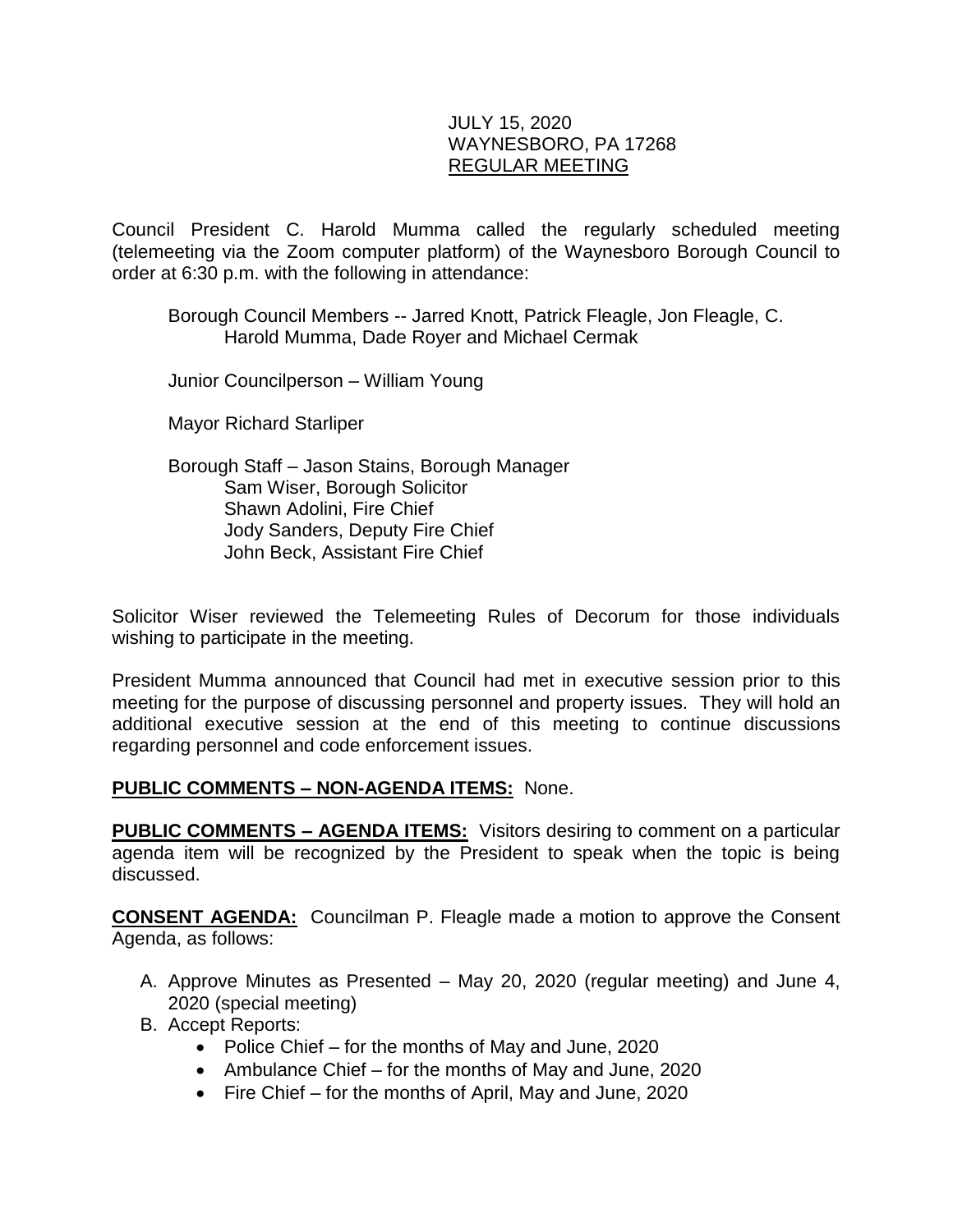- Code Enforcement/Zoning Officer for the months of May and June, 2020
- C. Renfrew Museum and Park Report
- D. Pay Bills Check Detail(s) dated 05/26, 06/03, 06/09, 06/15, 06/22, 06/29 and 07/07
- E. Acknowledge and Approve Personnel Matters Recommended by the Personnel **Committee**
- F. Approve Discussion on Monthly Financial Reports
- G. Approve Discussion on IACP Statement on Qualified Immunity
- H. Request to Use Memorial Park for Wedding Ceremony (October 24, 2020 from 1:30 to 3:30 p.m.)
- I. Appoint Member to Serve on Waynesboro Borough Authority
- J. Approve Memorandum of Understanding with the Waynesboro Police Association
- K. Approve Proposal from Rhoades Law for Legal Services re: Borough of Waynesboro Pension
- L. Award Contract for Line Painting Bids to Alpha Space Control Co., Inc.
- M. Authorize Termination of Lease with Renfrew Committee, Inc.
- N. Approval of Resolution No. 2020-15 Authorizing the Submission of an Application to PA DCED through the CDBG-CV Program
- O. Re-Designation of the Borough Manager as Section 504 Officer

Councilman Knott seconded. A roll call vote was as follows: Jarred Knott – yes, Patrick Fleagle – yes, Jon Fleagle – yes, Dade Royer – yes, Michael Cermak – yes and C. Harold Mumma – yes. The motion passed unanimously.

# **NEW BUSINESS**

**AUTHORIZE APPLICATION FOR USDA RURAL COMMUNITIES GRANT/LOAN FOR TWO (2) POLICE VEHICLES:** Councilman Royer made a motion for approval. Councilman Cermak seconded. A roll call vote was as follows: Jarred Knott – yes, Patrick Fleagle – yes, Jon Fleagle – yes, Dade Royer – yes, Michael Cermak – yes and C. Harold Mumma – yes. The motion passed unanimously.

**REQUEST FOR WAIVER FROM REQUIREMENTS OF THE SUBDIVISION/LAND DEVELOPMENT ORDINANCE RE: PRELIMINARY PLAT SUBMISSION IN LIEU OF FINAL PLAN SUBMISSION (SAMUEL & LINDA CAMPBELL):** Solicitor Wiser noted this request is consistent with prior requests that Borough Council has granted, the most recent of which was for Mainstreet Waynesboro, Inc. and Starbucks. Councilman Cermak made a motion for approval. Councilman Knott seconded; the motion passed unanimously.

# **REQUEST FOR TIME EXTENSION FOR SAMUEL & LINDA CAMPBELL LAND**

**DEVELOPMENT PLAN:** Manager Stains noted this recommendation is a result of the Planning Commission meeting held on 07/13 and changes that were required to be made to the plans. Councilman J. Fleagle made a motion for approval. Councilman Royer seconded; the motion passed unanimously.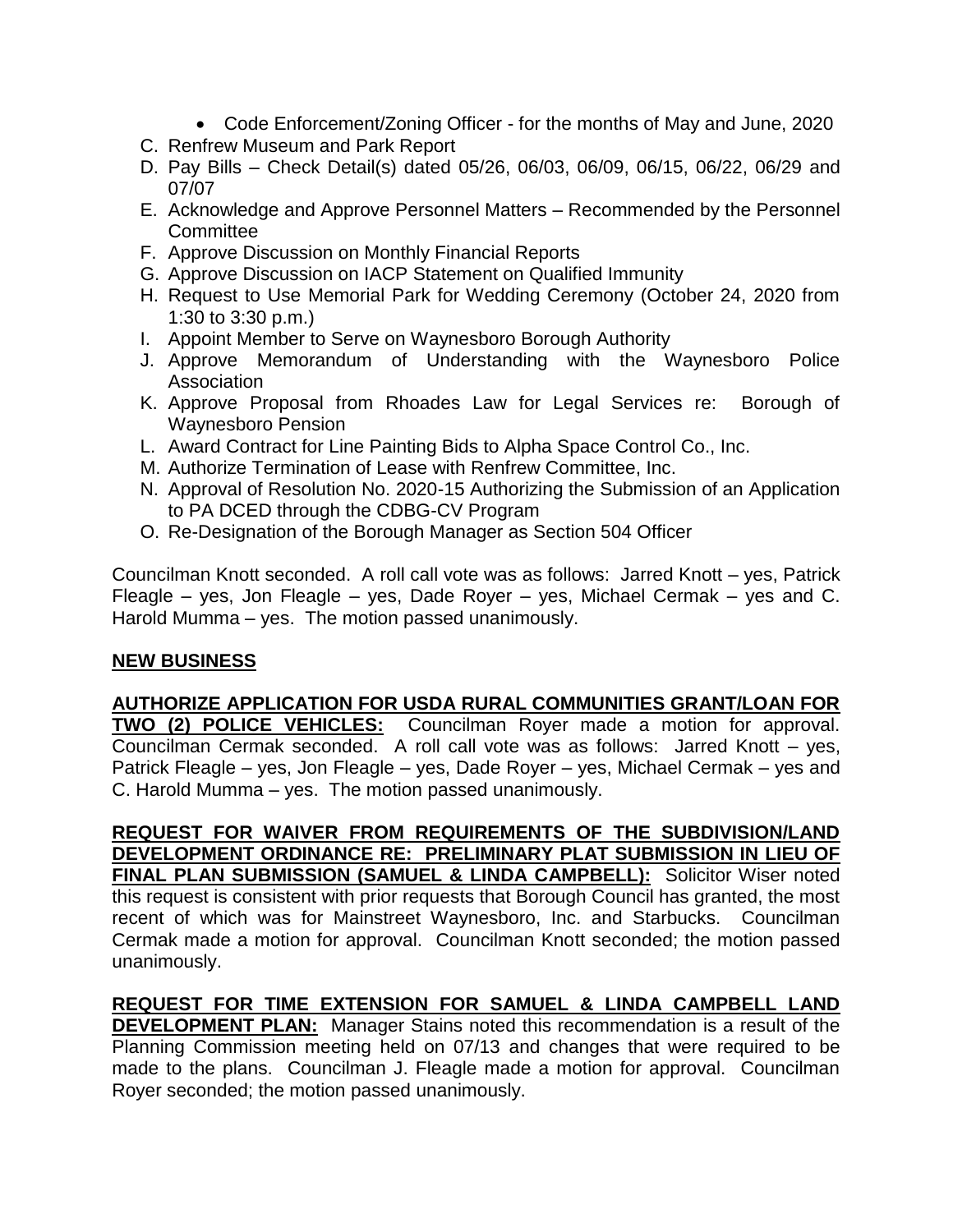**AUTHORIZE APPLICATION FOR FRANKLIN COUNTY TOURISM GRANT (TOLL GATE HOUSE AND BURNS HILL CABIN):** Mr. Stains noted that this funding source was used in the past for the walking trails. It requires that costs be paid upfront and then are reimbursed 100%. He explained that preliminary quotes for work at the Toll Gate House and Burns Hill Cabin were received, but the items will have to be bid. He believes the total costs will be under \$100,000. Councilman Royer made a motion for approval. Councilman Knott seconded; the motion passed unanimously.

**AUTHORIZE CIVIL SERVICE TESTING FOR FIRE APPARATUS DRIVER:** Councilman P. Fleagle made a motion for approval. Councilman Knott seconded; the motion passed unanimously.

**APPROVE CHANGES TO THE BOROUGH PARKS RULES AND REGULATIONS:**

Councilman P. Fleagle made a motion for approval of modifications to the Borough Parks Rules and Regulations, as recommended by the Recreation Board. Councilman Cermak seconded; the motion passed unanimously.

**APPROVE CHANGES TO NORTHSIDE POOL'S RULES AND REGULATIONS:** Councilman P. Fleagle made a motion for approval of modifications to Northside Pool's Rules and Regulations, as recommended by the Recreation board. Councilman Knott seconded; the motion passed unanimously.

**APPROVE INTERGOVERNMENTAL COOPERATION AGREEMENT WITH WAYNESBORO AREA SCHOOL DISTRICT:** Councilman J. Fleagle made a motion for approval of the proposed Intergovernmental Cooperation Agreement with the Waynesboro Area School District, subject to an amendment to require that the WASD is responsible for taking care of trash etc. in the area where students will be parking. Councilman P. Fleagle seconded; the motion passed unanimously.

**APPROVAL OF HANDICAPPED PARKING SPACE ON THE WEST SIDE OF HAMILTON AVENUE EXTENDING TO THE SOUTH SIDE OF W. SECOND STREET:** Councilman J. Fleagle made a motion for approval and clarified that the handicapped parking space will be on Second Street, next to the intersection of Hamilton Avenue. Councilman Royer seconded; the motion passed unanimously.

**APPROVAL OF "RESERVED PARKING FOR CHURCH" SIGNS ON THE CORNER OF N. POTOMAC STREET AND LINDEN AVENUE:** Councilman J. Fleagle made a motion for approval, noting that the hours on the existing signs for the church will be modified (the church will pay all costs). Councilman P. Fleagle seconded; the motion passed unanimously.

# **FOR INFORMATION ONLY**

**NOTIFICATION FROM PA LIQUOR CONTROL BOARD OF APPLICATION FOR LIQUOR LICENSE (633 BREWING, LLC):** Manager Stains noted that the Borough has